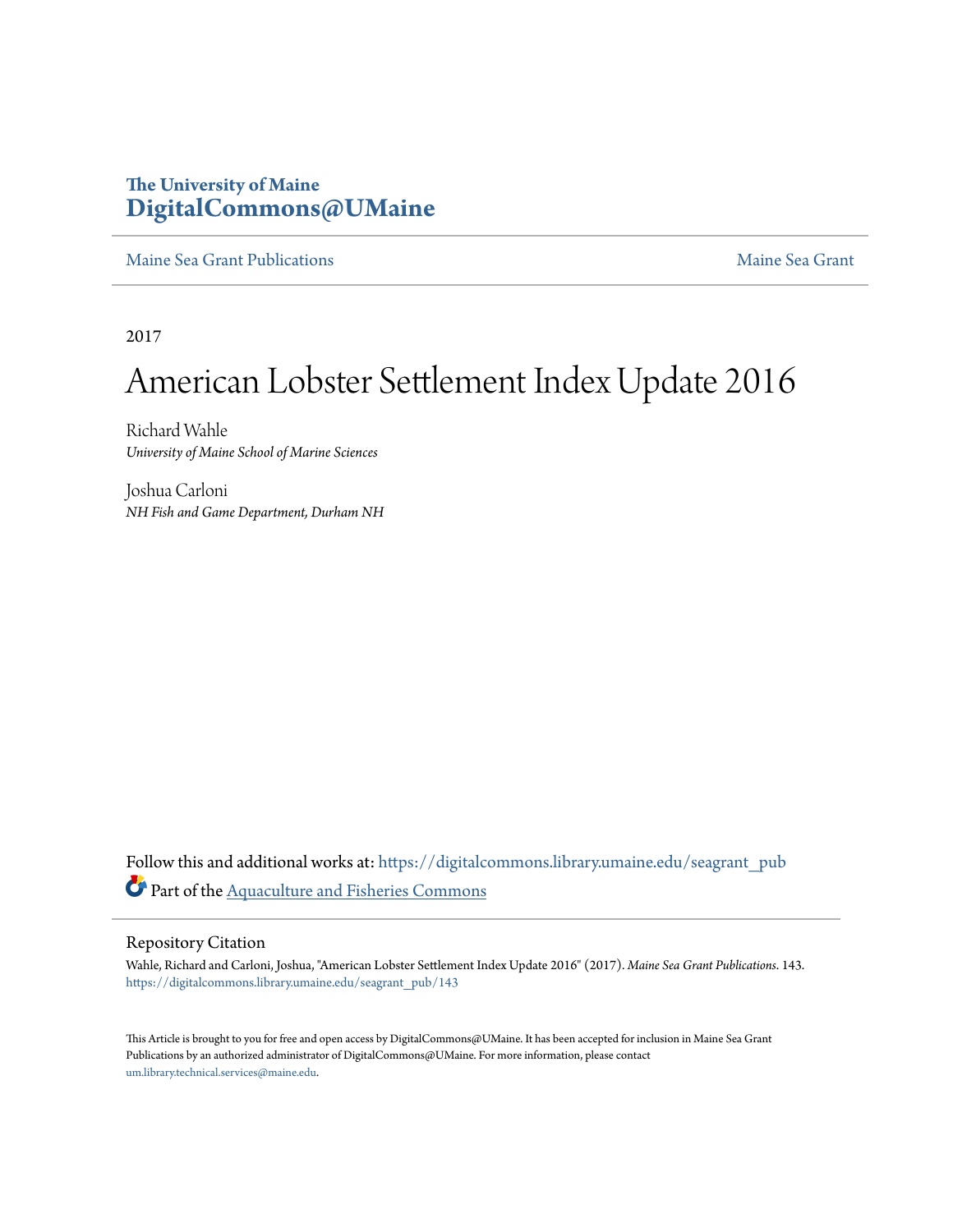

## **American Lobster Settlement Index** | **Update 2016**

*Compiled by:* R. Wahle and J. Carloni

*Participants:* ME DMR (K. Reardon), MA DMF (T. Pugh, K. Whitmore), RI DFW (S. Olszewski), NH F&G (J. Carloni), DFO Canada (M. Comeau, P. Lawton, S. Armsworthy, A. Cook), UNB, St. John (R. Rochette), GCIFA (E. O'Leary), PEIFA (M. Giffen), Fishermen & Scientists Research Society (S. Scott-Tibbets) http://umaine.edu/wahlelab/current-projects/american-lobster-settlement-index/

**J**ust as US and Canadian lobster landings seem to be breaking all the records, settlement has been dipping to all-time lows. The disconnect is causing a lot of people to scratch their heads. Harvests on both sides of the border have sustained an almost uninterrupted surge in abundance for more than a decade. By 2015, US harvests had nearly doubled since 2003, and since 2000 for Canada, making for a combined volume of 157 thousand metric tons (346 million lbs) with a value of \$US1.48 billion. Fishery independent state and federal surveys leave no doubt that there have been real and dramatic increases in abundance. While the 2016 landings are still being tallied, if Maine's impressive performance is any indication (Maine harvests about 80% of the US share), 2016 is likely to go down as another banner year both in volume and value. By all indications, the reproductive output of the American lobster population should be greater than ever, but for some reason it does not seem to be translating into record breaking settlement.

This *ALSI Update* adds 2016's settlement numbers to our continuing time series of diver-based and bio-collector-based sampling in New England and Atlantic Canada. In this update we also feature an analysis led by Joshua Carloni, of New Hampshire Department of Fish & Game, to take a closer look at what might be behind the puzzling disconnect between what should be record-breaking larval production and the paltry settlement reports across the region.

**Settlement 2016:** Young-of-year lobster densities in 2016 continued a downward spiral. Many areas reported some of the lowest settlement on record since monitoring began, and the list of areas reporting downturns seems to be growing (Fig. 1). Working from south to north, the low numbers in southern New England have been the status quo for nearly a decade, but at least they remain steady in the face of persistent shell disease. In the Gulf of Maine, most monitoring sites from Beaver Harbour, NB, to Cape Cod Bay report some of the lowest settlement since the late 1990s or early 2000s. Collector-based time series in Canada are relatively short, so the long-term perspective isn't possible. Lobster Bay and St. Mary's Bay of southwest



**Figure 1. ALSI sampling in New England and Atlantic Canada.** Diver-based suction sampling (red) and vessel-deployed collector (yellow). Corresponding time series for groups of sites in study areas numbered on the map.